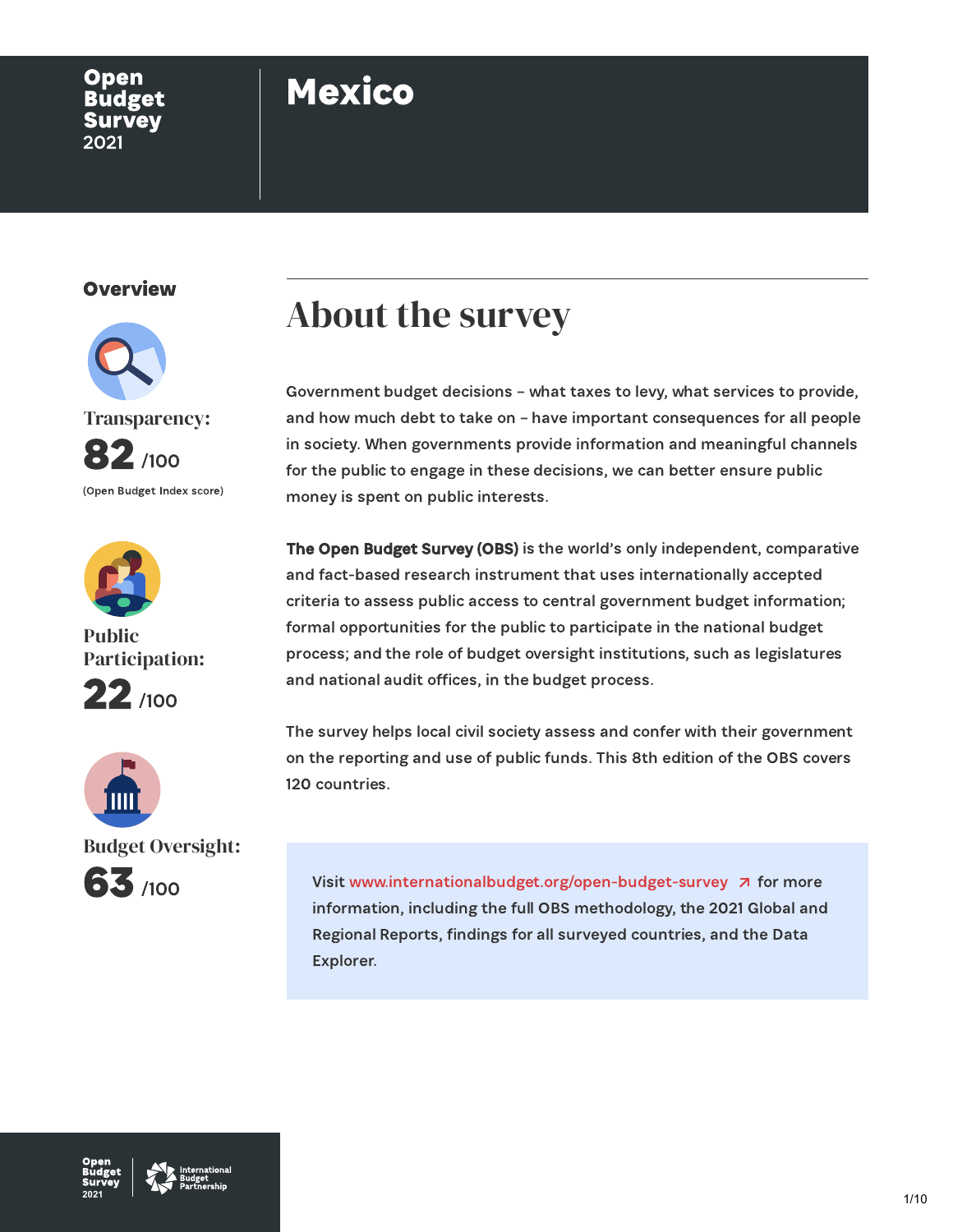

### **Transparency**

This part of the OBS measures public access to information on how the central government raises and spends public resources. It assesses the online availability, timeliness, and comprehensiveness of eight key budget documents using 109 equally weighted indicators and scores each country on a scale of 0 to 100. A transparency score of 61 or above indicates a country is likely publishing enough material to support informed public debate on the budget.

Mexico has a transparency score of 82 (out of 100).





#### Transparency in Mexico compared to others

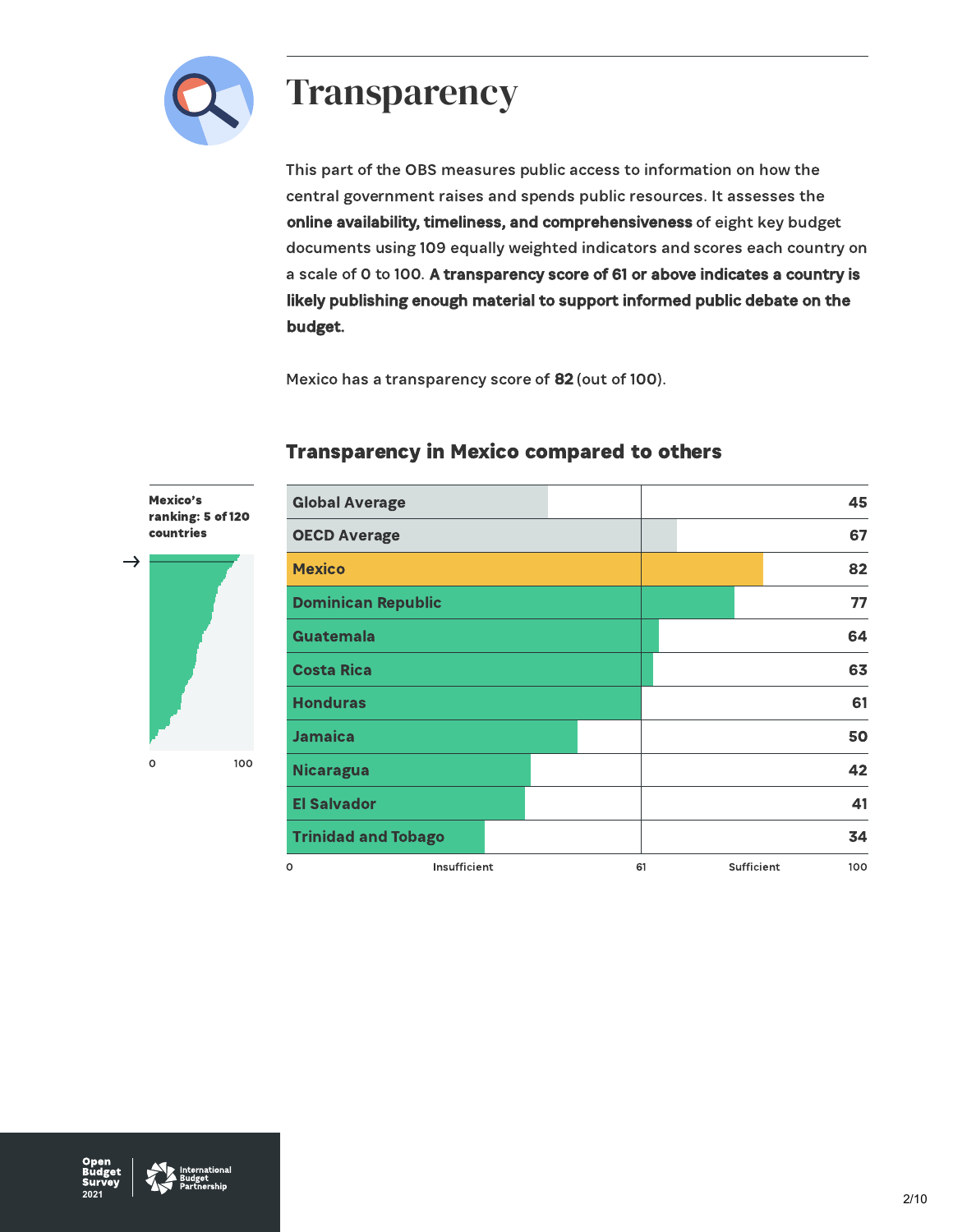#### How has the transparency score for Mexico changed over time?



### Public availability of budget documents in Mexico

| <b>Document</b>                    | 2010 | 2012 | 2015 | 2017 | 2019 | 2021 |
|------------------------------------|------|------|------|------|------|------|
| <b>Pre-Budget Statement</b>        |      |      |      |      |      |      |
| <b>Executive's Budget Proposal</b> |      |      |      |      |      |      |
| <b>Enacted Budget</b>              |      |      |      |      |      |      |
| <b>Citizens Budget</b>             | Ο    |      |      |      |      |      |
| In-Year Reports                    |      |      |      |      |      |      |
| Mid-Year Review                    |      | Ø    | Ø    |      |      |      |
| Year-End Report                    |      |      |      |      |      |      |
| <b>Audit Report</b>                |      |      |      |      |      |      |

Available to the Public Published Late, or Not Published Online, or Produced

for Internal Use Only Not Produced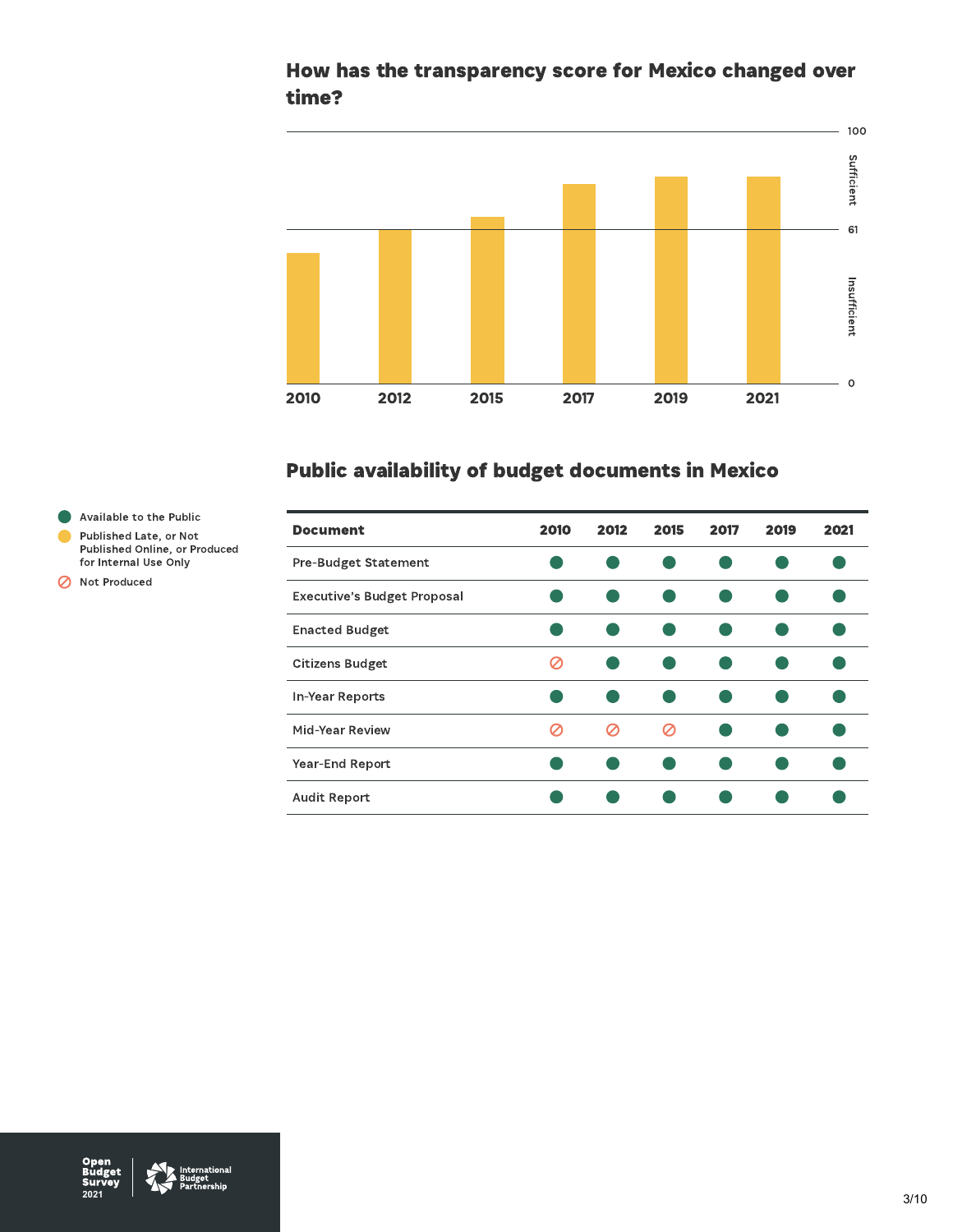### How comprehensive is the content of the key budget documents that Mexico makes available to the public?

61-100 / 100 41-60 / 100  $1-40/100$ 

| <b>Key</b><br>budget<br>document         | Document purpose and contents                                                                                                                                                                                                                     | <b>Fiscal</b><br>year<br>assessed | <b>Document</b><br>content<br>score |
|------------------------------------------|---------------------------------------------------------------------------------------------------------------------------------------------------------------------------------------------------------------------------------------------------|-----------------------------------|-------------------------------------|
| Pre-Budget<br>Statement                  | Discloses the broad parameters of fiscal policies in<br>advance of the Executive's Budget Proposal; outlines<br>the government's economic forecast, anticipated<br>revenue, expenditures, and debt.                                               | 2021                              | 78                                  |
| Executive's<br><b>Budget</b><br>Proposal | Submitted by the executive to the legislature for<br>approval; details the sources of revenue, the<br>allocations to ministries, proposed policy changes,<br>and other information important for understanding<br>the country's fiscal situation. | 2021                              | 81                                  |
| Enacted<br>Budget                        | The budget that has been approved by the<br>legislature.                                                                                                                                                                                          | 2021                              | 95                                  |
| Citizens<br><b>Budget</b>                | A simpler and less technical version of the<br>government's Executive's Budget Proposal or the<br>Enacted Budget, designed to convey key information<br>to the public.                                                                            | 2021                              | 83                                  |
| In-Year<br>Reports                       | Include information on actual revenues collected,<br>actual expenditures made, and debt incurred at<br>different intervals; issued quarterly or monthly.                                                                                          | 2019 &<br>2020                    | [100]                               |
| Mid-Year<br>Review                       | A comprehensive update on the implementation of<br>the budget as of the middle of the fiscal year;<br>includes a review of economic assumptions and an<br>updated forecast of budget outcomes.                                                    | 2020                              | 74                                  |
| Year-End<br>Report                       | Describes the situation of the government's accounts<br>at the end of the fiscal year and, ideally, an<br>evaluation of the progress made toward achieving<br>the budget's policy goals.                                                          | 2019                              | 83                                  |
| Audit<br>Report                          | Issued by the supreme audit institution, this<br>document examines the soundness and<br>completeness of the government's year-end<br>accounts.                                                                                                    | 2018                              | 67                                  |

Mexico's transparency score of 82 in the OBS 2021 is largely the same as its score in 2019.

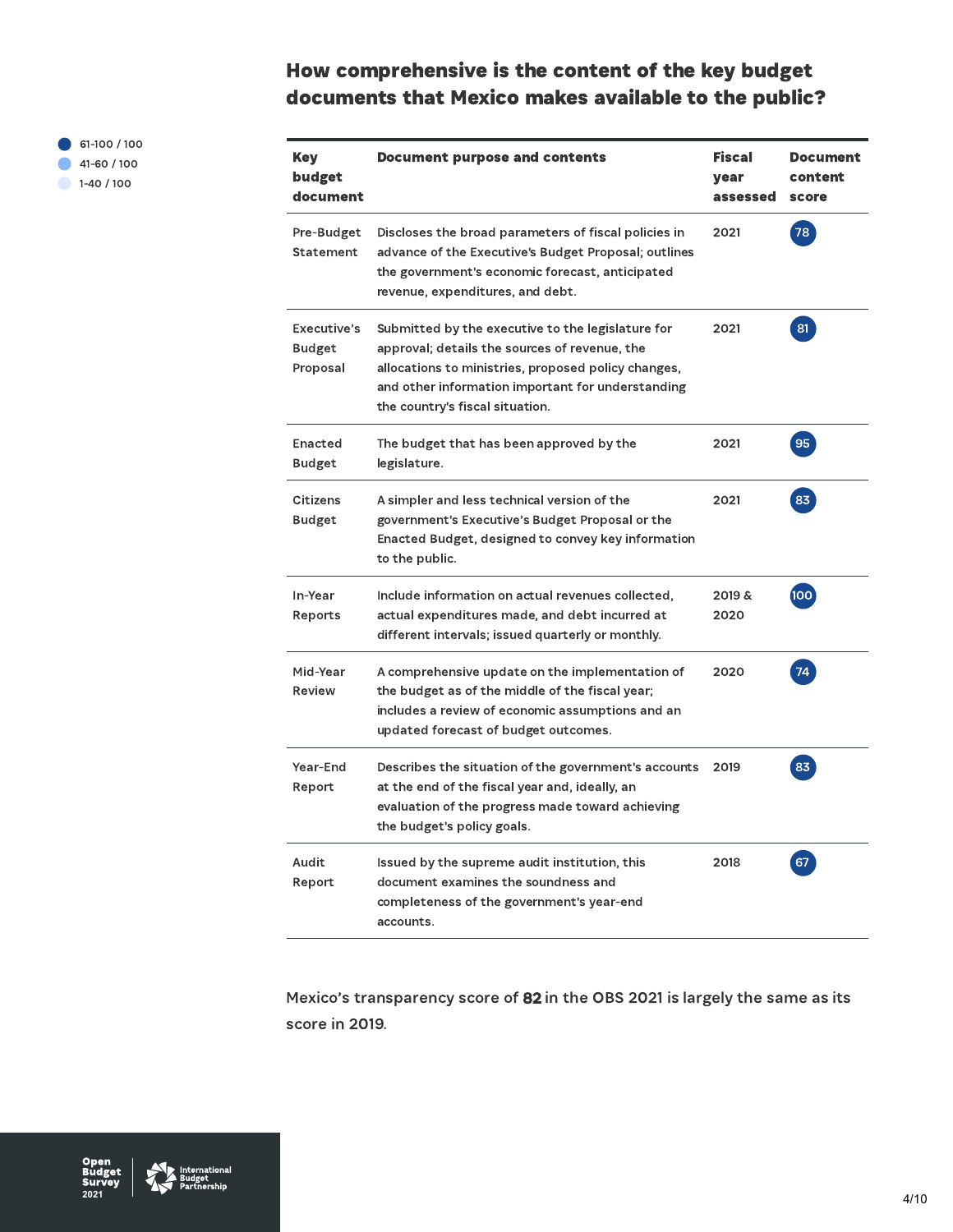#### Recommendations

Mexico should prioritize the following actions to improve budget transparency:

• Increase information on fiscal risk, financial and non-financial assets, and sources of donor assistance in its Executive's Budget Proposal.

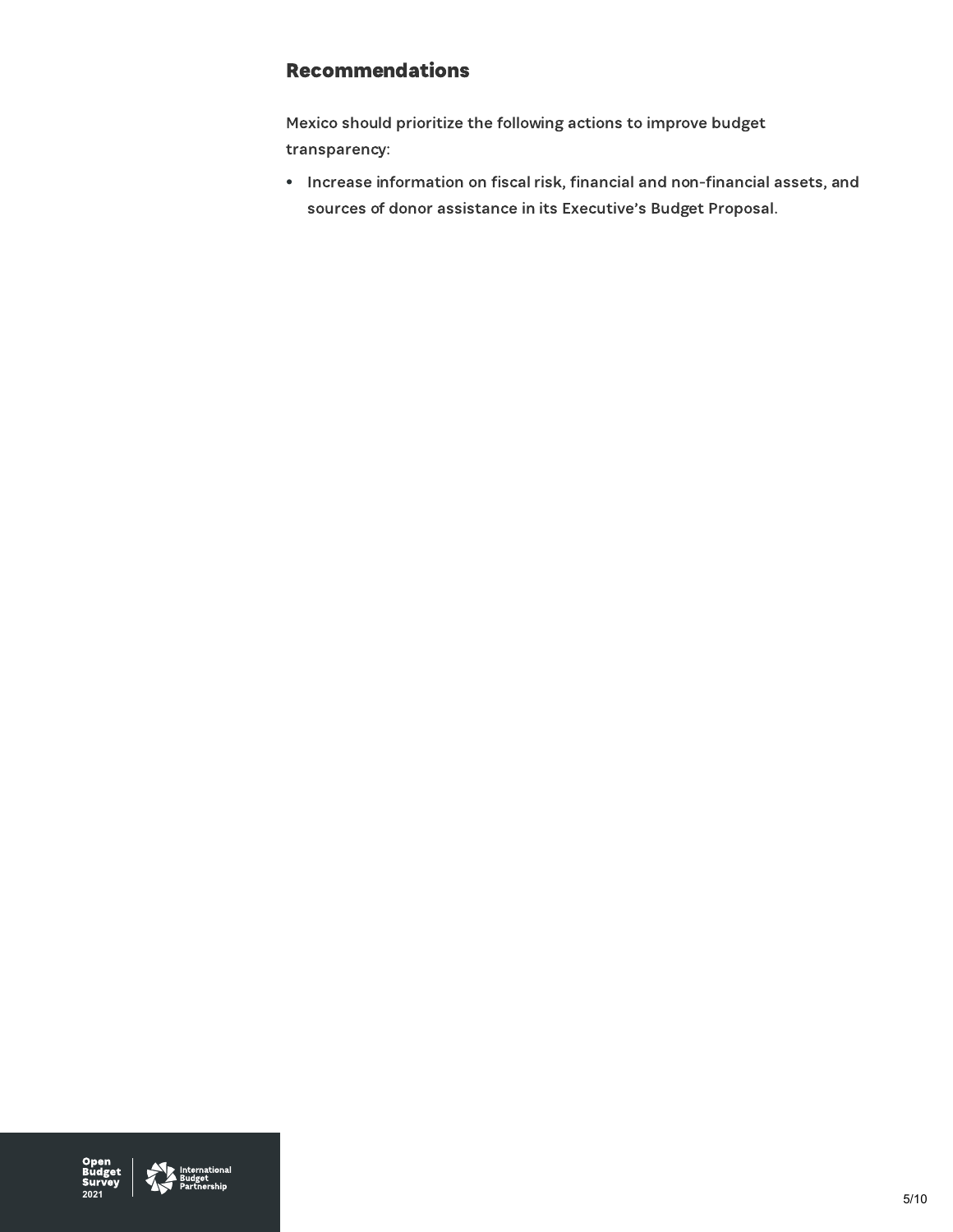

## Public Participation

The OBS assesses the formal opportunities offered to the public for meaningful participation in the different stages of the budget process. It examines the practices of the central government's executive, the legislature, and the supreme audit institution (SAI) using 18 equally weighted indicators, aligned with the Global Initiative for Fiscal Transparency's Principles of Public [Participation](https://fiscaltransparency.net/public-participation-principles-and-guide/) in Fiscal Policies  $\overline{a}$ , and scores each country on a scale from 0 to 100.

Mexico has a public participation score of 22 (out of 100).

| <b>Global Average</b>      |              |    |            | 14  |
|----------------------------|--------------|----|------------|-----|
| <b>OECD Average</b>        |              |    |            | 22  |
| <b>Mexico</b>              |              |    |            | 22  |
| <b>Dominican Republic</b>  |              |    |            | 22  |
| <b>El Salvador</b>         |              |    |            | 20  |
| <b>Guatemala</b>           |              |    |            | 19  |
| <b>Jamaica</b>             |              |    |            | 18  |
| <b>Honduras</b>            |              |    |            | 17  |
| <b>Costa Rica</b>          |              |    |            | 9   |
| <b>Nicaragua</b>           |              |    |            | 7   |
| <b>Trinidad and Tobago</b> |              |    |            | 7   |
| $\circ$                    | Insufficient | 61 | Sufficient | 100 |

#### Public participation in Mexico compared to others

For more information, see [here](https://www.fiscaltransparency.net/case-studies/)  $\overline{a}$  for innovative public participation practices around the world.

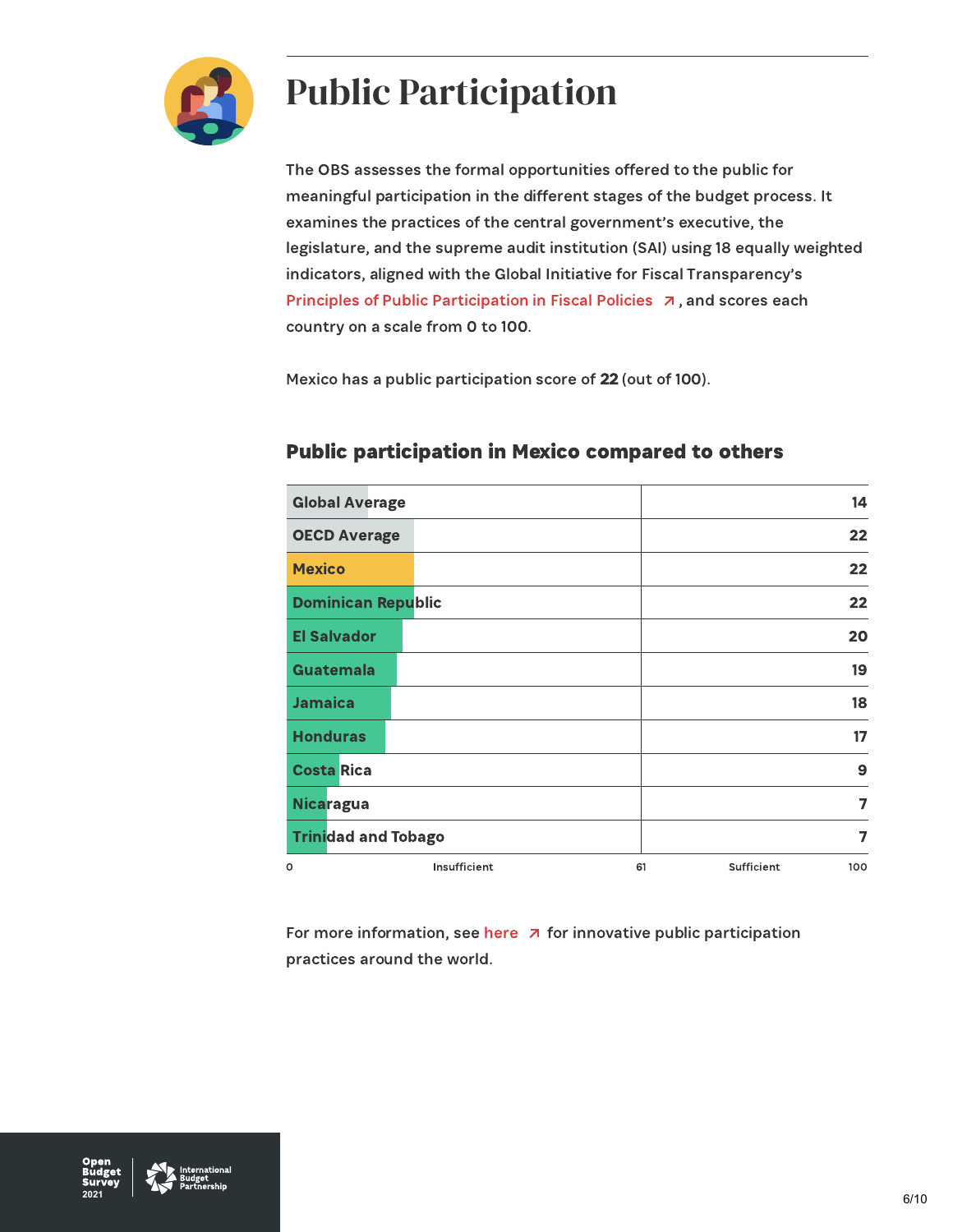### Extent of opportunities for public participation in the budget process



few: 0 - 40; limited: 41 - 60; adequate: 61 - 100

#### Recommendations

Mexico's Secretaría de Hacienda y Crédito Público has established online reporting during budget implementation but, to further strengthen public participation in the budget process, should also prioritize the following actions:

- Pilot mechanisms to engage the public during budget formulation.  $\bullet$
- Actively engage with vulnerable and underrepresented communities,  $\bullet$ either directly or through civil society organizations representing them.

Mexico's Congreso de la Unión has established public hearings related to the approval of the annual budget, but should also prioritize the following actions:

- Allow any member of the public or any civil society organization to testify during its hearings on the budget proposal prior to its approval.
- Allow members of the public or civil society organizations to testify during its hearings on the Audit Report.

Mexico's Auditoría Superior de la Federación has established mechanisms for the public to assist in developing its audit program. It should prioritize the following actions to improve public participation in the budget process:

Establish formal mechanisms for the public to contribute to relevant audit investigations.

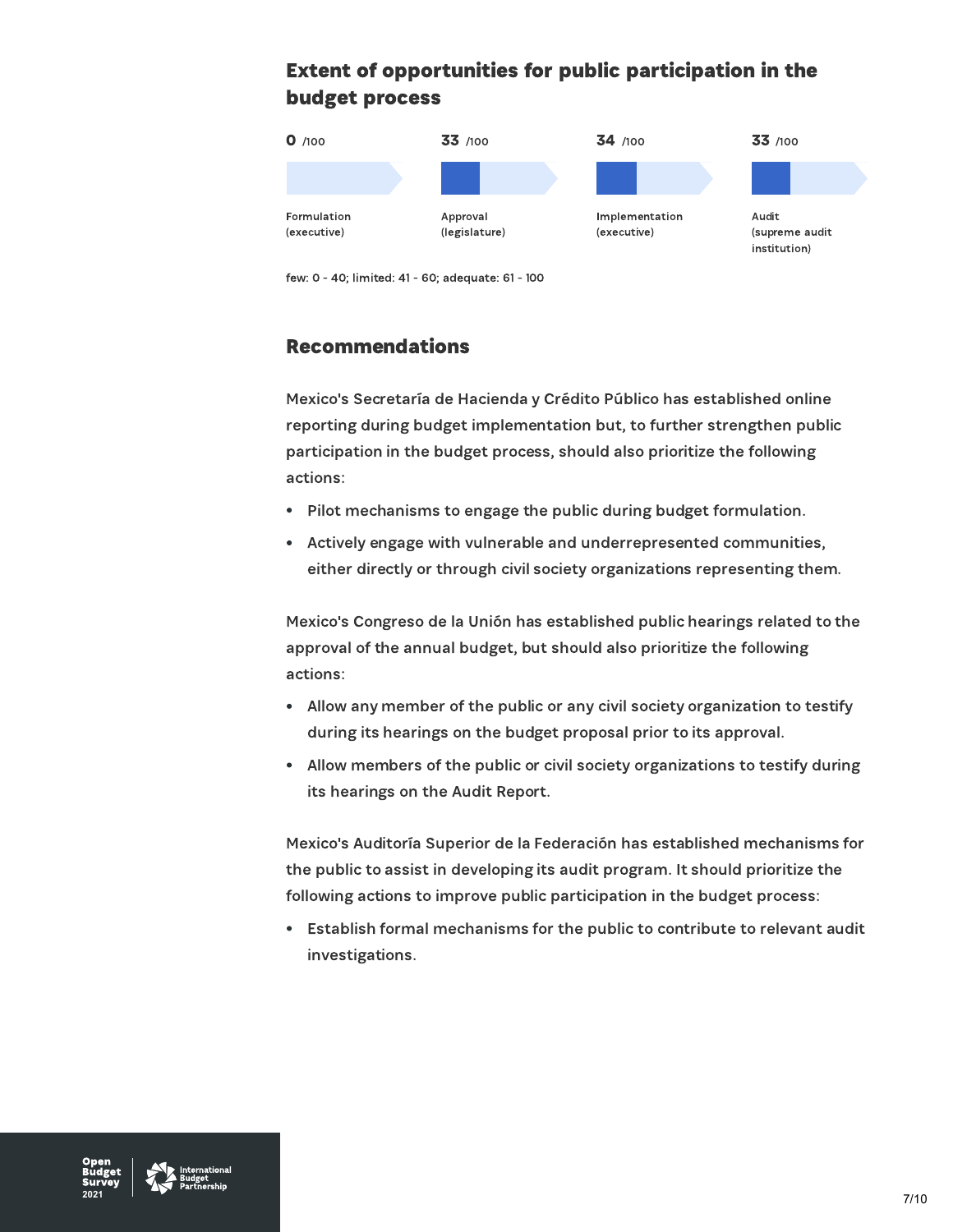

# Budget Oversight

The OBS examines the role that legislatures and supreme audit institutions (SAIs) play in the budget process and the extent to which they provide oversight; each country is scored on a scale from 0 to 100 based on 18 equally weighted indicators. In addition, the survey collects supplementary information on independent fiscal institutions (see Box).

The legislature and supreme audit institution in Mexico, together, provide adequate oversight during the budget process, with a composite oversight score of 63 (out of 100). Taken individually, the extent of each institution's oversight is shown below:



weak: 0 - 40; limited: 41 - 60; adequate: 61 - 100

#### Recommendations

Mexico's Congreso de la Unión provides adequate oversight during the planning stage of the budget cycle and weak oversight during the implementation stage. To improve oversight, the following actions should be prioritized:

- The Congreso de la Unión should debate budget policy before the Executive's Budget Proposal is tabled and approve recommendations for the upcoming budget.
- A legislative committee should examine in-year budget implementation  $\bullet$ and publish reports with their findings online.

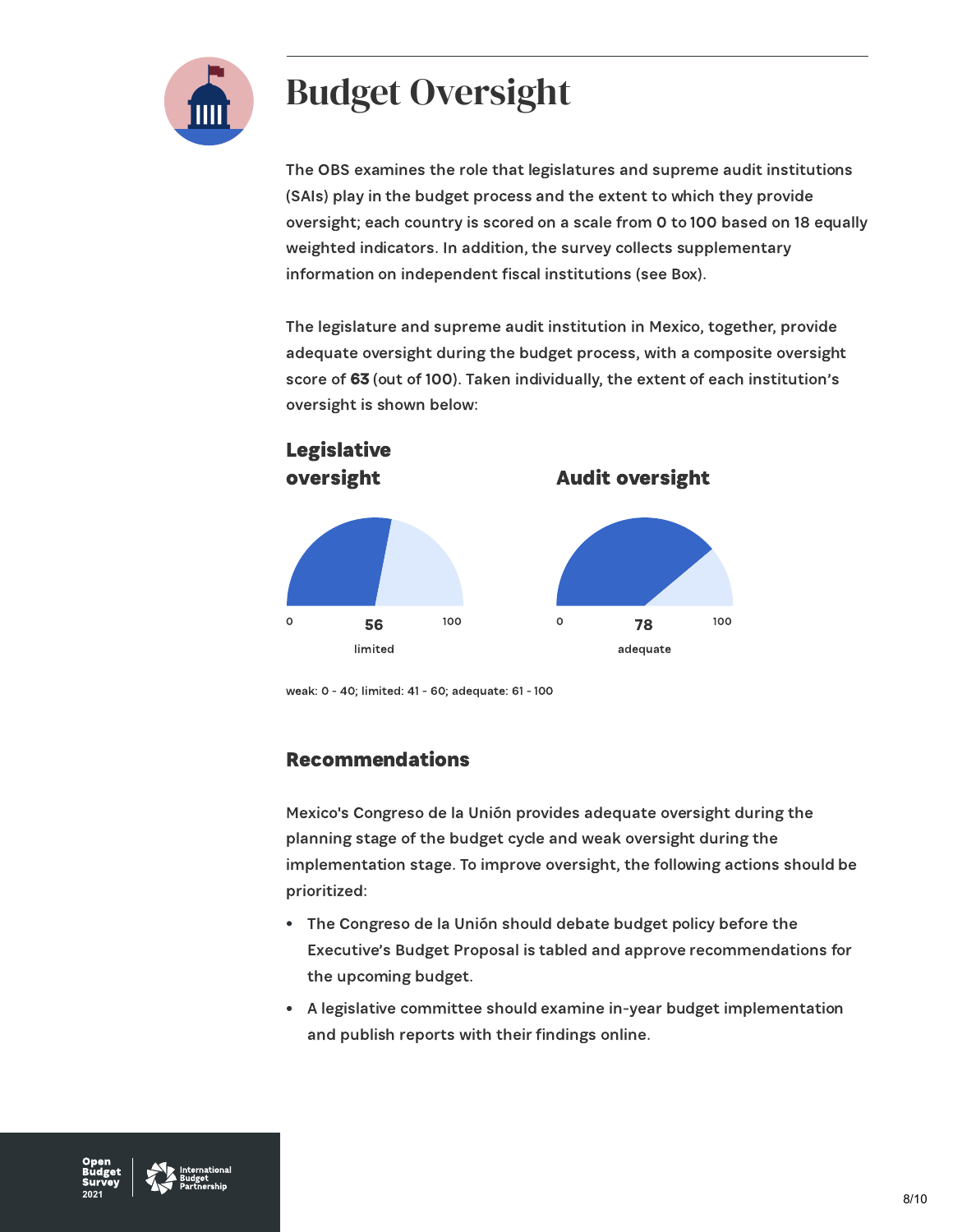• In practice, ensure the legislature is consulted before the executive shifts funds specified in the Enacted Budget between administrative units; spends any unanticipated revenue; or reduces spending due to revenue shortfalls during the budget year.

To strengthen independence and improve audit oversight by Mexico's Auditoría Superior de la Federación, the following actions are recommended:

Ensure audit processes are reviewed by an independent agency.

#### The emerging practice of establishing independent fiscal institutions

Mexico's independent fiscal institution (IFI) is the Centro de Estudios de las Finanzas Públicas de la Cámara de Diputados. Its independence is set in law, and it reports to the legislature. It publishes an assessment of the official macroeconomic and fiscal forecasts produced by the executive.

The indicators on IFIs are not scored in the Open Budget Survey.